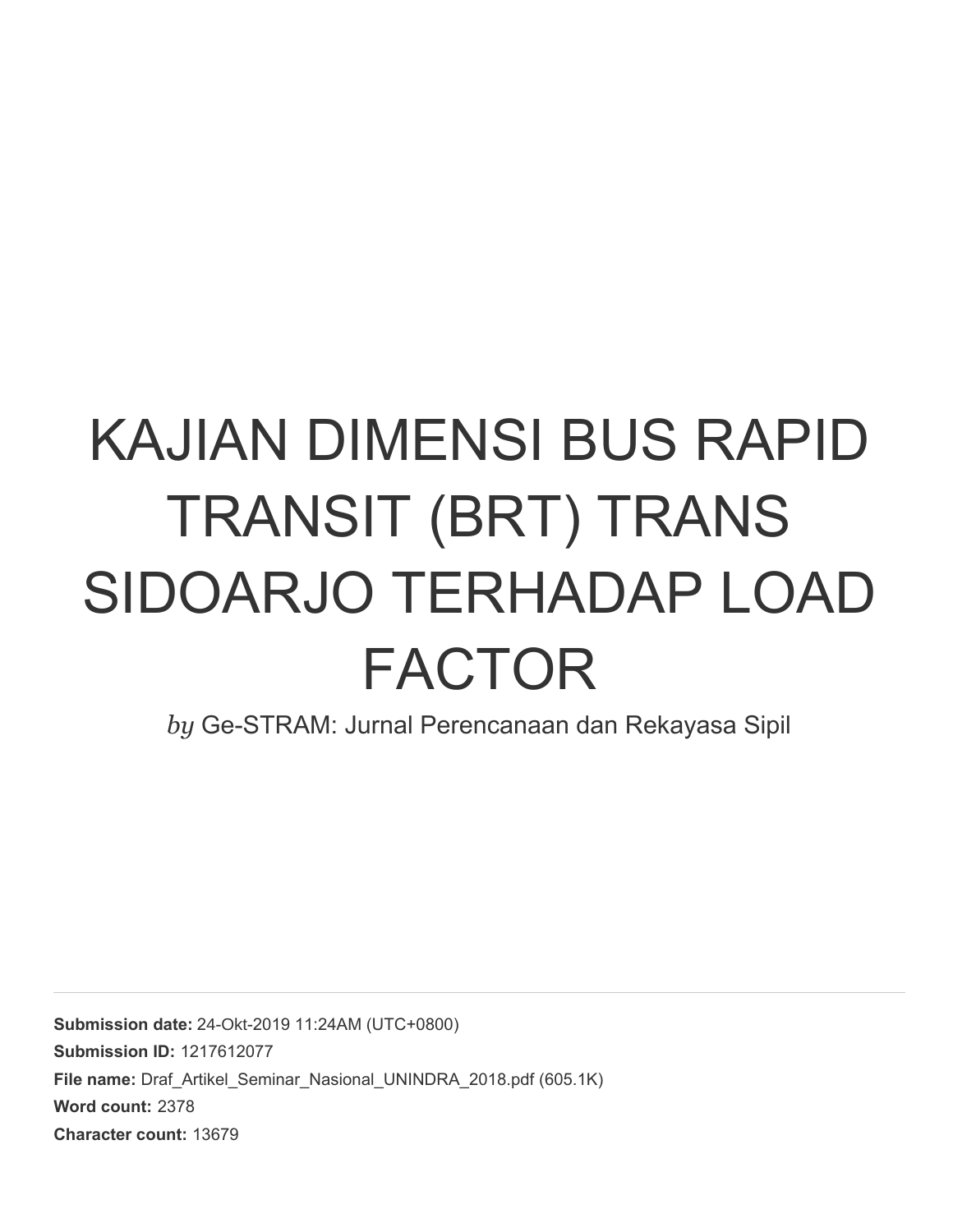Prosiding Diskusi Panel Nasional Multidisiplin Masil Penelitian dengan tema: Peran Pendidikan Tinggi Dalam Bidang Panallian Pada Reuolasi Industri 4.0). 1 Agustus 2018, hat .... ISSN ......

# PROSIDING SEMINAR NASIONAL HASIL PENELITIAN DAN PENGABDIAN KEPADA MASYARAKAT (Teme:Revolusi Industri 4.0), 1 Agustus 2018, (hal:.....)

#### Artikel Ilmiah (Hasil Penelitian)

# KAJIAN DIMENSI BUS RAPID TRANSIT (BRT) TRANS SIDOARJO **TERHADAP LOAD FACTOR**

Dwi Muryanto<sup>1</sup>, Maulidya Octaviani Bustamin<sup>2</sup> Program Studi Teknik Sipil. Fakultas Teknik, Universitas Dr. Soetomo Surabaya<sup>1 no. 2</sup> Email: dwi.muryanto@unitomo.ac.id

Diterima: 10 Mei 2018; Direvisi: 23 Mei 2018; Dipublikasi 2 Agustus 2018

#### **ABSTRAK**

Bus Rapid Transit (BRT) Trans Sidoarjo merupakan transportasi massal di Kabupaten Sidoarjo yang menerapkan sistem transportasi bis cepat, murah dan ber-AC. Trans Sidoarjo merupakan salah satu bagian dari program penerapan Bus Rapid Transit di Indonesia yang resmi beroperasi pada tanggal 21 September 2015. Dalam pelaksanaan operasionalnya, kinerja pelayanan BRT Trans Sidoarjo kondisi eksisting kurang baik. Salah satu diantaranya nilai load factor rata-rata 25% kurang dari standar Indikator Pelayanan Angkutan Umam yang telah ditetapkan Dirjend. Perhubungan Darat sebesar 70% sehingga perlu dilakukan evaluasi terhadap penyebab rendahnya nilai load factor. Penelitian ini bertujuan untuk mengevaluasi dimensi BRT terhadap nilai ibad factor sehingga diketahui penyebab rendahnya nilai load factor terhadap efektifitas kinerja BRT. Metode penelitian ini menggunakan deskriptif kualitatif dan kuantitatif. Teknik pengumpulan data dilakukan melalui studi literatur untuk data sekunder dan observasi armada BRT untuk data primer. Hasil penelitian ini didapatkan luas netto penumpang duduk sebesar 10,915 M2 dan penumpang berdiri sebesar 9,06 M<sup>2</sup>, tingkat kenyamanan penumpang duduk sebesar 0,3638 M<sup>2</sup> dan penumpang berdiri sebesar 0,1812 MP. Hal ini menunjukkan bahwa kapasitas penumpang dan dimensi kendaraan kurang ideal dengan load factor.

Kata kunci: bus rapid transit, load factor, tingkat kenyamanan. kapasitas, dimensi

## **ABSTRACT**

Bus Rapid Transit (BRT) Trans Sidoerjo is a mass transportation in Sidoarjo regency that implements a fest, cheap and air-conditioned bus transportation system. Trans Sidoarjo is one part of the Bus Rapid Transit implementation program in Indonesia which officially operates on 21 September 2015. In operational implementation, BRT Trans Sidoarjo service performance condition is not good. One of them is the average load factor value 25% less than the standard Indikator Pelayanan Angkutan Umum that has been established by Dirjend. Perhubungan Darat of 70% so it is necessary to evaluate the causes of low load factor values. This study aims to evaluate the BRT dimension to the load factor value so that the cause of low load factor values for the effectiveness of BRT performance. This research method using descriptive qualitative and quantitative. Date collection techniques were conducted fivough Merature studies for secondary date and BRT feet abservation for primary date. The results of fris study obtained net seats of passengers sitting at 10,915 M2 and passenger stand of 9.06 M2, comfort level of passenger sitting equal to 0,3638 M2 and passenger stand equal to 0,1812 M2. This indicates that passenger capacity and vehicle dimensions are less than ideal with load factors.

Keywords: bus rapid transit, load factor, comfort level, capacity, dimension

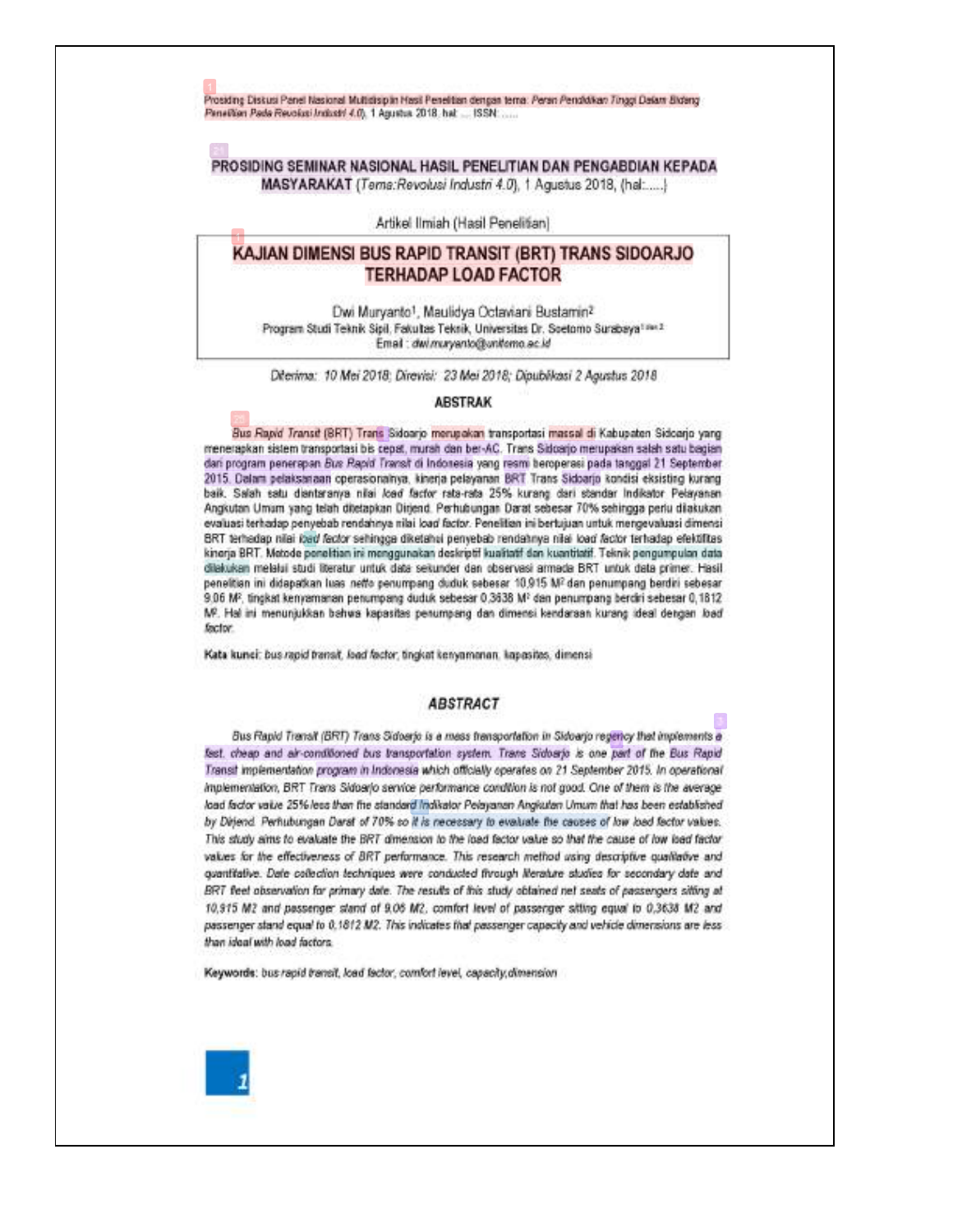# PENDAHULUAN

Perkembangan suatu kota identik dengan kemudahan adanya fasilitas perkotaan. Fasilitas kota yang dijadikan referensi utama masyarakat adalah adanya aksesibiltas moda transportasi. Transportasi menjadi isu utama dalam research-research nasional rian. internasional terutama dari aspek keberlanjutan, Salah satu bentuk keberlanjutan dari implementasi transportasi adalah suatu kota menerapkan adanya kendaraan umum dengan kapasitas besar, misalnya Bus Rapid Transit (BRT). Kabupaten Sidoarjo sudah menerapkan BRT sejak tahun 2015. BRT Kabupaten Sidoarjo kurang optimal kinerjanya yang dipengaruhi oleh beberapa faktor salah satunya nilai load factor yang rendah. Hasil penelitian Pungut dan Suning (2016) menunjukkan bahwa ketertarikan masyarakat untuk naik BRT masih rendah terbukti nilai load factor pada jam sibuk tertinggi hanya 43%, dibandingkan nilai load factor standar berdasarkan Dirjend. Perhubungan Darat sebesar 70%. Tujuan penelitian ini untuk mengevaluasi dimensi BRT berdasarkan besaran nilai load factor dari penelitian terdahulu sebagai kondisi eksisting BRT saat ini. Prinsip dilakukannya evaluasi ini adalah untuk mendapatkan jawaban atas rendahnya nilai load factor serta efektifitas kinerja BRT sehingga apa perlu ada kabijakan baru terkait dengan perubahan dimensi BRT. Berdasarkan prinsip dilakukannya evaluasi, maka pentingnya penelitian ini adalah untuk mengevaluasi dimensi BRT terhadap load factor, sehingga kinerja BRT dapat efektif karena nilai load factor yang tingg. Hipotesa yang diperoleh adalah efektifitas kinerja BRT berdasarkan dimensi yang berpengaruh terhadap nilai load factor.

# METODE

Penelitian ini menggunakan metode diskriptif kuantitatif dan kualitatif dengan parameter yang mengacu pada atributatribut yang digunakan dalam pengumpulan data. Penelitian kuantitatif berusaha mencari penjelasan hubungan antara variabel- variabel yang ditello dengan menggunakan data berupa angka-angka. Data-data yang digunakan adalah data primer (data lapangan) dan data sekunder (data instansional). Pengumpulan data primer dilakukan melalui beberapa tahapan seperti observasi dan pengukuran dimensi BRT, pengamatan fasilitas-fasilitas yang terdapat di BRT, penghitungan jumlah penumpang dan kapasitas kendaraan untuk mendapatkan Joad factor, survei di dalam BRT untuk mengukur standar kenyamanan. Sedangkan untuk pengumpulan data sekunder dilakukan melalui instansi-instansi terkait seperti Dinas Perhubungan Kabupaten Sidoarjo, Perum DAMRI Unit Bus Kota (UBK) Kota Surabaya. Data-data tersebut juga didukung dengan studi literatur yang sesuai dengan bahasan terutama terkait kineria pelayanan BRT. Setelah datadata didapatkan kemudian dilakukan rekapitulasi data untuk mendapatkan data yang diperlukan dalam analisis.

#### HASIL DAN PEMBAHASAN

#### · Sistem Operasional

BRT Trans Sidoarjo dikelola oleh Perum, DAMRI Cabang Surabaya, Untuk garasi dari BRT Trans Sidoarjo sendiri berada di Perum DAMRI Unit Bis Kota Surabaya yang berada di daerah Jagir Wonokromo. Jam operasional dari BRT Trans Sidoarjo dari pukul 05.00 WIB sampai pukul 19.00 WIB. Sistem pemberangkatan bis dimulai dari garasi pada pukul 05.00 WIB menuju Terminal

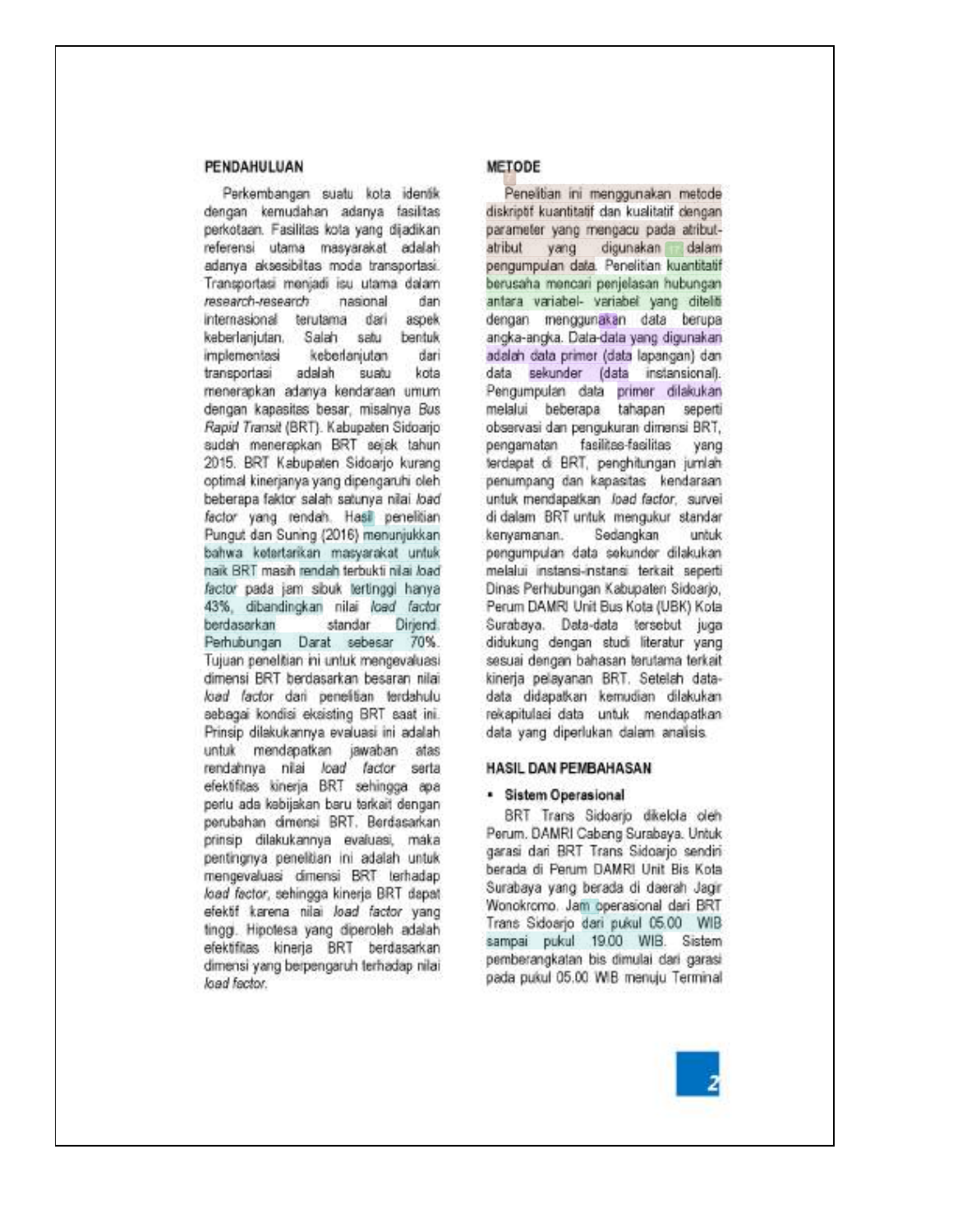#### Prosiding Diskusi Panel Nasional Multidisiplin Hasil Penelitian dengan tema. Peran Pengkikan Tinggi Dalam Bidang Penettian Pada Revolusi Industri 4.0), 1 Agustus 2018, hat ... ISSN ......

Porong tanpa membawa penumpang. Ada 6-9 bis langsung menuju Terminal Porong dan hanya 3-4 bis yang menuju Terminal Purabaya. Bis hanya boleh menaikkan dan menurunkan penumpang

di shelter-shelter yang tersedia. Pada shelter tertentu akan dilakukan pengecekan/pemerikasaan oleh petugas pengawasan angkutan kota.



Gambar 1. Rute dan Shelter BRT Sumber: Perum DAMRI Cabang Surabaya, 2018

### · Kapasitas BRT

Kapasitas total adalah daya tampung maksimal dari BRT dalam mengangkut penumpang. Untuk itu perlu diketahui jumlah tempat duduk dan berdiri. Berdasarkan hasil survei dan pengamatan diperoleh:  $Cy = m + m'$  $-20 + 50$ 

|    | 74 J. W. C.R.P                  |
|----|---------------------------------|
|    | $= 80$ perumpang                |
|    | dimana: m = jumlah tempat duduk |
|    | m'= jumlah tempat berdiri       |
| Сo | $=$ CV X Imax XN                |
|    | $= 3600 / h_{min}$              |
|    | $= 15$ menit                    |
|    |                                 |

$$
= 900 \text{ detik}
$$

= 4 kendaraan/jam max.  $= 80 x 4 x 1$ Co

= 320 penumpang/jam

Dari hasil perhitungan diatas bisa dilihat bahwa kapasitas total dari BRT (Cv) adalah 80 penumpang per armada sehingga untuk satu jam dengan jumlah armada 4 bis didapat dari hasil analisis maka kapasitas totalnya 320 penumpang setiap armada.

Kondisi tempat duduk dan tempat berdiri penumpang ditunjukkan pada Gambar 2.

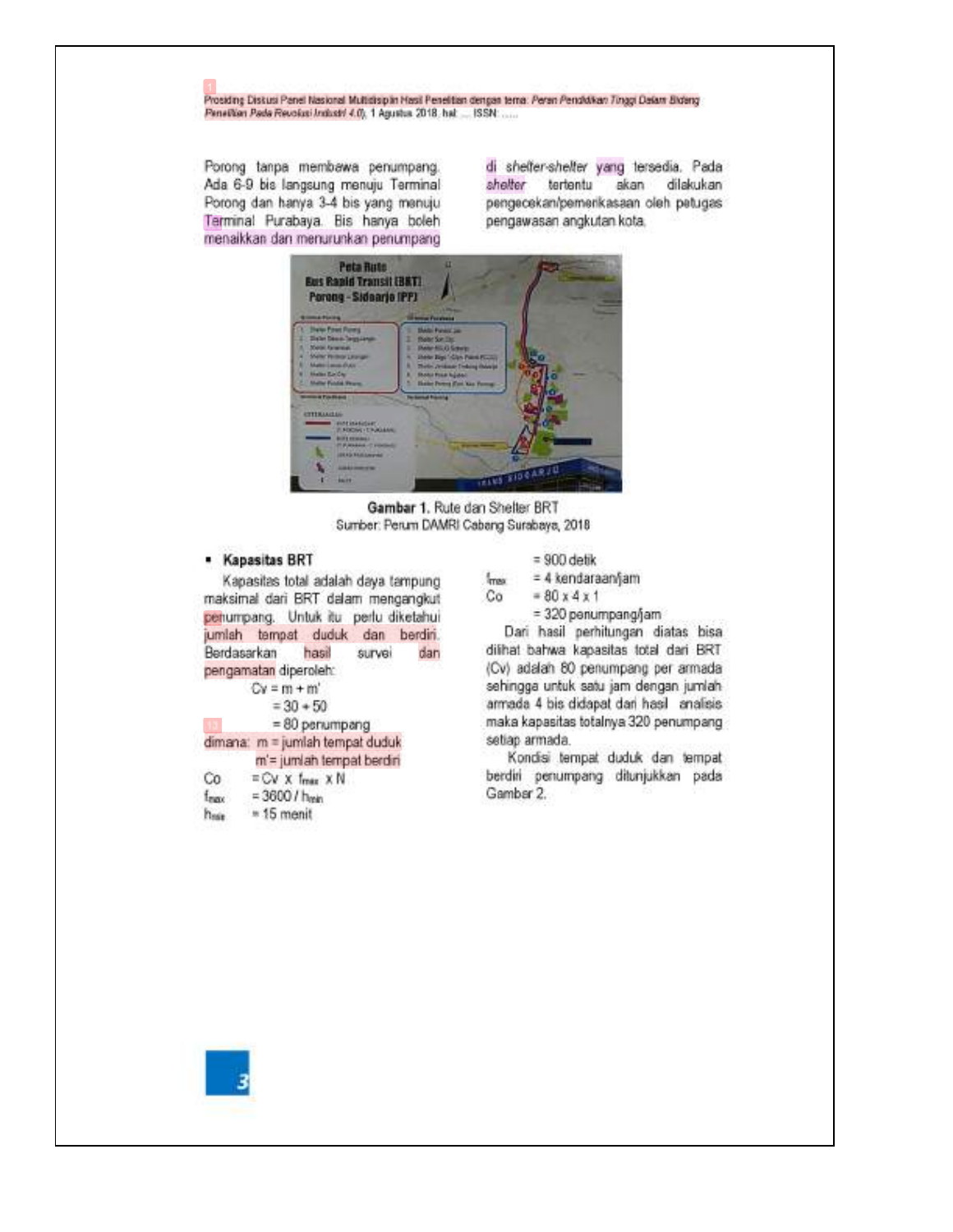

Gambar 2. Kondisi Tempat Duduk dan Berdiri Penumpang Sumber: Survei data primer, 2018.

# · Analisis Faktor Muat (Load Factor)

Faktor muat adalah besaran yang menyatakan perbandingan antara jumlah penumpang yang diangkut dengan kapasitas dari kendaraan tersebut. Tujuan dari analisis ini adalah untuk mengetahui rata-rata jumlah penumpang yang diangkut pada trayek tersebut sesuai dengan permintaan yang ada. Menurut Surat Keputusan Dirjend. Perhubungan Darat Nomor 687/AJ.206/DRJD/2002 faktor muat bis ideal adalah 70 %.

Dalam pengambilan data naik turun penumpang diambil pada hari Rabu, 28 Pebruari 2018. Survei dilakukan pada pukul 06.00-18.00 WIB. Surveyor melakukan survei didalam bis, mengikuti bis melewati rute berangkat maupun rute kembali. Surveyor naik bis pertama dari Terminal Porong melewati rute berangkat kemudian setelah sampai di Terminal Purabaya pindah bis yang akan berangkat melewati rute kembali ke Terminal Porong.

Berikut ini load factor rata-rata pada hari Rabu, 28 Pebruari 2018 untuk Rute Berangkat sebagaimana tabel 1.

Tabel 1. Load Factor Rata-rata BRT Rute Berangkat dari Terminal Porong menuju

Terminal Purahaya

| <b>Nomor</b><br>Kendaraan | <b>Panjang Rute</b><br>(KM) | Penumpang Rata-rata<br>Dalam Bis (Orang) | Kapasitas Bis Load Factor<br>(Orang) | (N)   |  |
|---------------------------|-----------------------------|------------------------------------------|--------------------------------------|-------|--|
| 5677                      | 24                          | 15                                       | BO:                                  | 1R.75 |  |
| 5652                      | 24                          |                                          | $-80$                                | 8.75  |  |
| 5678                      | 24.                         | 6                                        | 80                                   | 7,50  |  |
| 5655                      |                             | 8                                        | <b>BO</b>                            | 10.00 |  |
| 5672                      | 24:                         |                                          | $-80$                                | 11,25 |  |
| 5664                      | 74                          |                                          | 80                                   | 15.00 |  |
| 5671                      | 24                          | 36                                       | 80                                   | 45,00 |  |
| 5665                      |                             |                                          | 80                                   | 13.75 |  |
| 5663                      |                             |                                          | 80                                   | 21.25 |  |

Sumber: Hasil pengolahan data primer, 2018

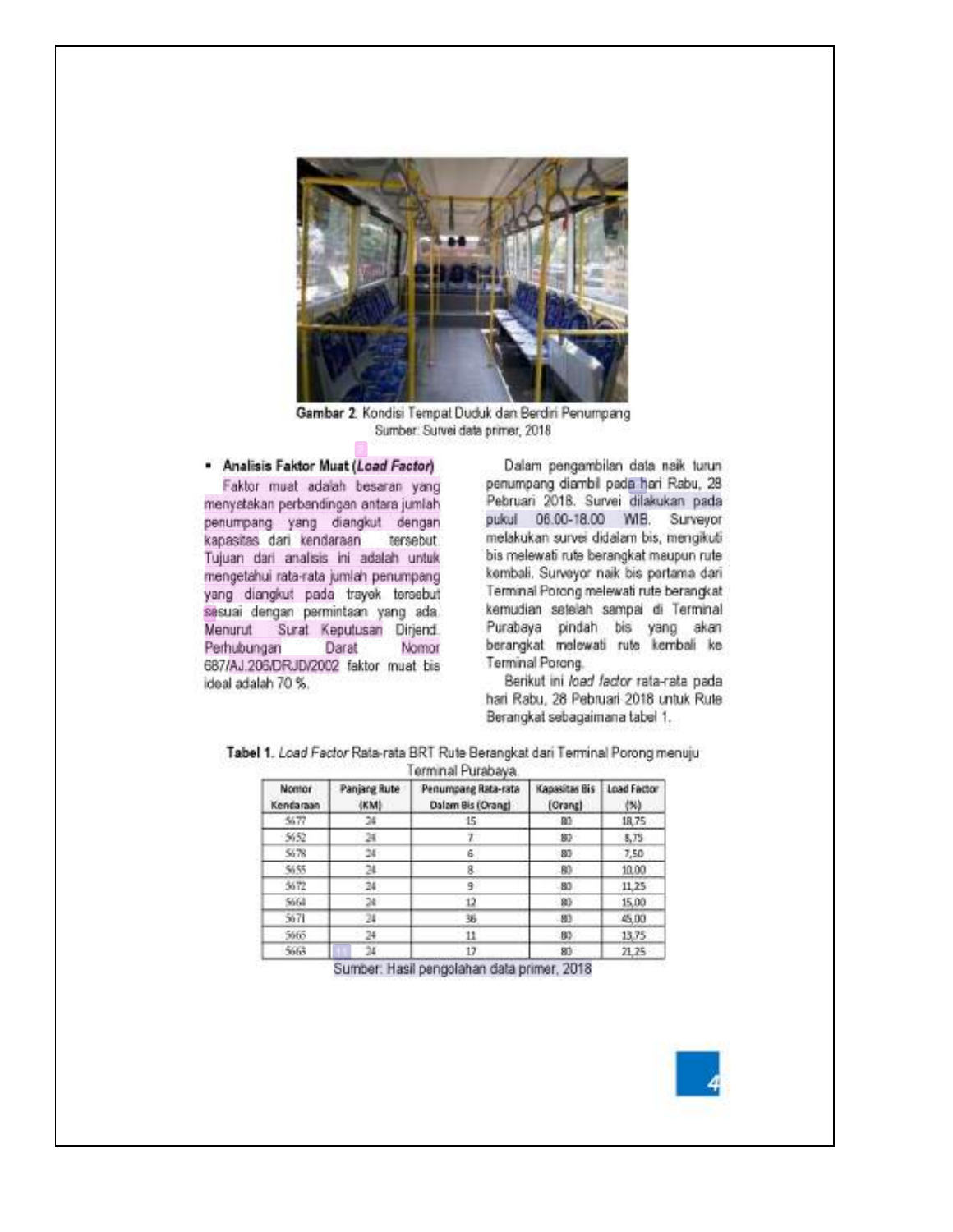Prosiding Diskusi Panel Nasional Multidisiplin Masil Penelitian dengan terna: Peran Pendidikan Tinggi Dalam Blidang Panellian Pada Revolusi Industri 4.0). 1 Agustus 2018, hat .... ISSN ......

Pada Tabel 1 menunjukkan bahwa nilai Joad factor BRT kurang dari 70%, tidak memenuhi standar Dirjend. Perhubungan Darat.

Berikut ini *load factor* rata-rata pada hari Rabu, 28 Pebruari 2018 untuk Rute Kembali sebagaimana tabel 2.

|  |  |  |                  | Tabel 2. <i>Load Factor</i> Rata-rata BRT Rute Kembali dan Terminal Purabaya menuju |  |
|--|--|--|------------------|-------------------------------------------------------------------------------------|--|
|  |  |  | Terminal Porong. |                                                                                     |  |

| Nomor<br>Kendaraan | Panjang Rute<br>(KM) | Penumpang Rata-rata<br>Dalam Bis (Orang) | <b>Kapasitas Bis</b><br>(Orang) | Load Factor<br>(%) |
|--------------------|----------------------|------------------------------------------|---------------------------------|--------------------|
| 5677               | $25 -$               |                                          | 80                              | 11.25              |
| 5652               | 25                   | 90                                       | 80                              | 11.25              |
| 5678               | 25                   |                                          | 80                              | 6.25               |
| 5655               | $25 -$               |                                          | 80                              | 11,25              |
| 5672               | $25^{\circ}$         |                                          | 80                              | 10.00              |
| 5664               | 15                   |                                          | 80                              | 8.75               |
| 5671               | $25 -$               | 19                                       | 80                              | 23,75              |
| 5665               | 95                   | $^{22}$                                  | 80                              | 27.50              |
| 5663               | $25^{\circ}$         | $-14$                                    | 80                              | 17.50              |

Sumber: Hasil pengolahan data primer, 2018

Pada Tabel 2 menunjukkan bahwa nilai Joad factor BRT kurang dari 70%, tidak memenuhi standar Dirjend. Perhubungan Darat.

#### · Standar Kenyamanan

Standar kenyamanan bisa dilihat dari area yang dialokasikan untuk tempat

duduk dan tempat berdiri. Jumlah tempat duduk ada 30 termasuk dengan 6 kursi prioritas dan jumlah hand stand/lempat berdiri ada 50. Di dalam bis juga terdapat tempat khusus untuk 1. yang mengunakan kursi roda terlihat pada Gambar 3.



Sumber: Survei data primer, 2018.

Untuk menghitung tingkat kenyamanan dengan menggunakan rumus sebagai berikut. Jumlah tempat duduk (m) = 30 Luas netto tempat untuk penumpang duduk (Ad):

Ad=(0,7×1,8)+(0,7×2,2)+(0,7×1,8)+  $(0.7 \times 2.5) + (3 \times 0.7 \times 1.05) + (0.7 \times 2.2)$  $= 10,915$  m<sup>2</sup> Tingkat Kenyamanan Tempat Duduk (p):  $\rho =$  Ad/m  $= 10,915 \text{ m}^2/30$ 

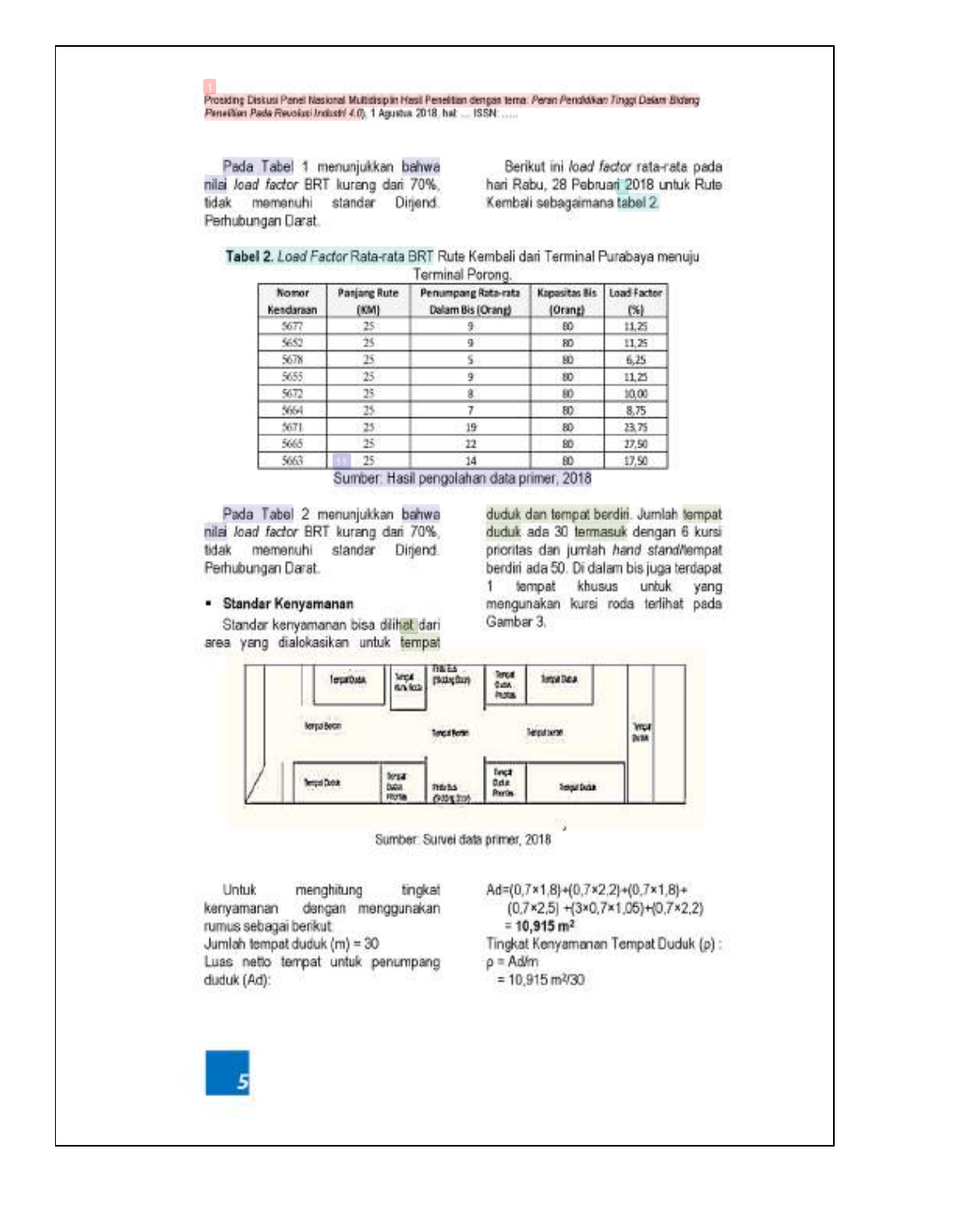Luas netto tempat untuk penumpang berdiri(Ab) : Ab =  $(0.8×2.85)+(1.5×2.2)+(0.8×3.55)$  $= 9.06$  m<sup>2</sup>

Jumlah pegangan tempat berdiri (m')  $= 50$ 

Tingkat Kenyamanan Tempat Berdiri (o) :  $\sigma$  = Ab/m'

 $= 9.06/50$ 

 $= 0.1812$  m<sup>2</sup>

Rasio jumlah tempat duduk dan tempat berdiri: Rasio = m/m'

 $= 3050$ 

 $= 0.6$ 

Berdasarkan hasil perhitungan tingkat kenyamanan penumpang memenuhi standar, yaitu luasan untuk penumpang yang duduk sebesar 0,3638 m2 dengan standar (0,3-0,55 m<sup>2</sup>) dan luasan untuk penumpang yang berdiri sebesar 0,1812 m<sup>2</sup> dengan standar (0,15-0,25 m<sup>2</sup>). Maka BRT Trans Sidoarjo memenuhi standar kenyamanan yang ada.

# · Besar Arus Penumpang

Arus penumpang BRT dipengaruhi oleh frekuensi kendaraan, kapasitas kendaraan dan load factor. Perhitungan besarnya arus penumpang adalah dengan memasukkan semua nilai faktorfaktornya kedalam rumus:

 $Q = F \times C \vee \times LF$ 

Dimana: Q = arus penumpang (pnp/jam) F = trekuensi kendaraan (kend/jam) Cv = kapasitas kendaraan (orang)  $LF = load factor$ Contoh perhitungan arus penumpang jam puncak pagi (pukul 06.00-08.00 Wib). Frekuensi BRT : 4 kend/jam Kapasitas BRT : 80 penumpang Load Factor : 0,45 Arus penumpang (Q) =  $4 \times 80 \times 0.45$  $= 213$  penumpang/jam Hal ini berarti bahwa arus penumpang pada jam puncak pagi 144 sebesar penumpang/jam. Perhitungan untuk arus penumpang ratarata per hari adalah sebagai berikut: Frekuensi rata-rata BRT : 4 kend/jam Kapasitas BRT : 80 penumpano Load factor rata-rata  $: 25%$ Waktu operasional BRT : 12 jam per hari  $Q = 4 \times 80 \times 0,25 = 80$  penumpang/jam atau 960 penumpang/hari

Berdasarkan analisis diatas diketahui bahwa arus penumpang dengan kapasitas BRT tidak ideal dengan Pedoman Teknis Penvelenggaraan Angkutan Penumpang Umum Di Wilayah Perkotaan Dalam Trayek Tetap dan Teratur sebagaimana Tabel 3.

|                           |       | Kapacitas Kondorum | Eguita |                               |  |
|---------------------------|-------|--------------------|--------|-------------------------------|--|
| Jusk Auglozen<br>-------- | Doble | <b>Bedie</b>       | Test.  | housipsup<br>Parken Kin docum |  |
| Mabil personaggioram      |       |                    |        | 250,308                       |  |
| Builded.                  |       |                    | 10     | 300-808                       |  |
| <b>Brat Sedang</b>        |       |                    | 38     | 500-508                       |  |
| Rockete laute teages)     |       |                    | 79     | 3000.1200                     |  |
| Boa beast latest ganda    |       |                    | 126    | $-1300.1300$                  |  |

Tabel 3 Kanacitas Kendaraan Andoitan Umum

Sumber: Pedoman Teknis Penyelenggaraan Angkutan Penumpang Umum Di Wilayah Perkotaan Dalam Trayek Tetap dan Teratur



 $= 0.3638$  m<sup>2</sup>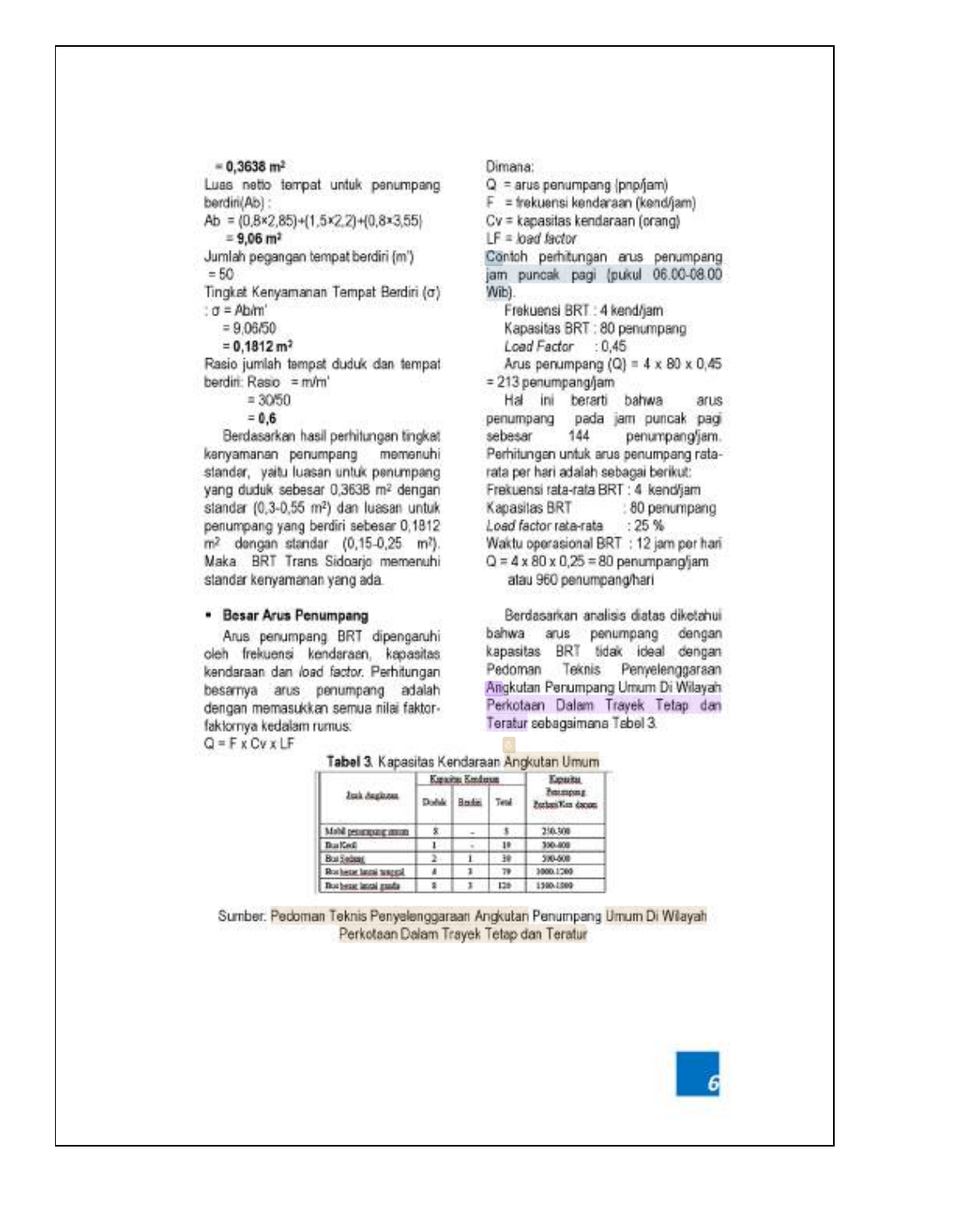Prosiding Diskusi Panel Nasional Multidisiplin Hasil Penelitian dengan terna: Peran Pendidikan Tinggi Dalam Blidang Panallian Pada Reuolasi Industri 4.0), 1 Agustus 2018. hat .... ISSN .....

# **SIMPULAN**

#### Kesimpulan

- 1. Load Factor tertinggi pada jam sibuk adalah 45% dan load factor rata-rata 25%, tidak sesuai dengan standar Dirjend. Perhubungan Darat yang menetapkan nilai load factor 70%
- 2. Dimensi dan kapasitas BRT tidak ideal dengan besar arus penumpang sehingga tidak memenuhi standar Pedoman Teknis Penyelenggaraan Angkutan Penumpang Umum Di Wilayah Perkotaan Dalam Trayek Tetap dan Teratur.
- 3. Standar kenyamanan penumpangduduk dan berdiri masih ideal, dimana luasan untuk penumpang yang duduk sebesar 0,3638 m<sup>2</sup> dengan standar (0,3-0,55 m<sup>2</sup>) dan luasan untuk penumpang yang berdiri sebesar 0,1812 m<sup>2</sup> dengan standar (0,15- $0.25$  m<sup>2</sup>).

#### Saran

- 1. Faktor muat yang rendah meningkatkan kenyamanan penumpang, tetapi berimplikasi pada biaya operasional kendaraan sehingga perlu dilakukan penelitian terkait BOK BRT Trans Sidoarjo.
- 2. Dimensi BRT perlu disesuaikan dengan besar arus penumpang supaya ideal dengan kapasitas kendaraan dan nilai load factor

### **DAFTAR RUJUKAN**

- Fitriati, R. 2010. Kajian Kualitas Layanan Pada Sistem Angkutan Cepat Massal TransJakarta Jurnal Integritas Manajemen Bisnis, 3 (1): 75-98.
- Herbowo, N. 2012. Studi Persepsi Pengguna TransJakarta Pada

Koridor II (Pulogadung-Harmoni). Jurnal Perencanaan Wilayah dan Kota. 23 (1): 37-50.

- Muryanto, D., Santosa, R. 2016. Kajan Operasional Bus Rapid Transit (BRT) Koridor Utara Selatan Kabupaten Sidoarjo. Prosiding Temu limiah Ikatan Peneliti Lingkungan Binaan Indonesia. 27 Oktober 2016, ITN, Malang, Hal.  $27-30.$
- Pungut, A., Suning, 2016. Keberlanjutan Operasional BRT TransSidoario Terhadap Aksesibilitas Antar CBD. Prosiding Ternu Ilmiah Ikatan Penelti Lingkungan Binsan Indonesia. 30 November 2016, ITN, Malang. Hal. 31-34.
- Qoriyatun, S.N. 2012. Saatriya Beralih ke Transportasi Berkelanjutan, Jurnal Info P3DI. 4 [16]: 9-12.
- Sugiyanto, G., Malkhamah, S., Munawar, Sutomo,  $H$  $2011$ A., Pengembangan Model Biava Kemacetan Bagi Pengguna Mobil Pribadi Daerah  $Di$ Pusat Perkotaan Yogyakarta. Jumal Transportasi. 11 (2): 87-94.
- Suning, Pungut, A. 2016. Evaluasi Kesesuaian Jalur Trayek BRT Trans Sidoarjo Terhadap CBD. Pengembangan Antar Prosiding Seminar Nasional Teknologi Informasi, Komunikasi, dan Industri (SNTIKI). 9 November 2016, Pekanbaru, Riau, Hal. 232-237
- Wetan, I.M. 2003. Evaluasi Kinerja Angkutan Perkotaan Dengan Bus Sedang Pada Rute Trayek Kartasura - Palur Via Colomadu di Kota Surakarta, Tesis, Pasca Sarjana Teknik Sipil Universitas Diponegoro, Semarang.

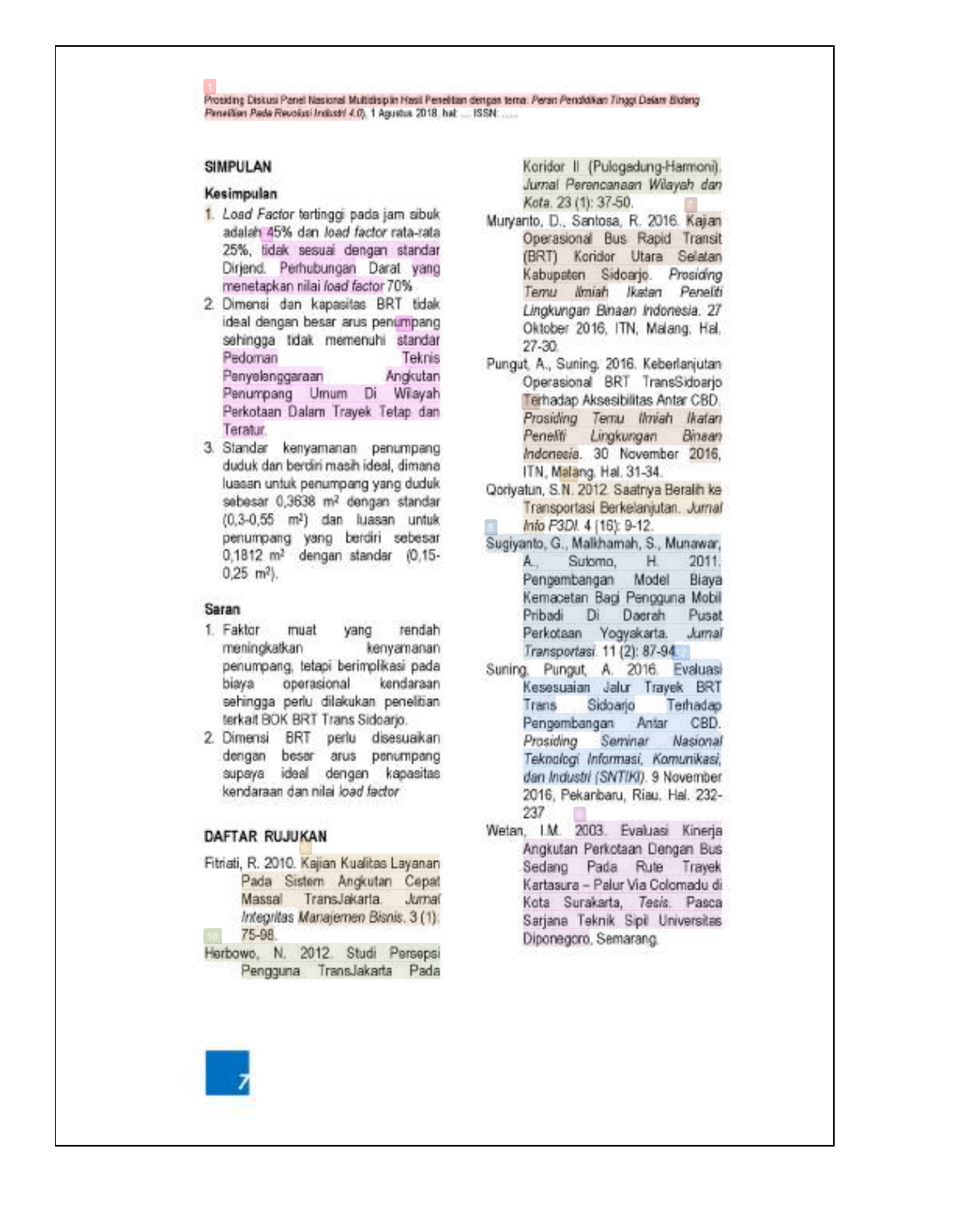# Peraturan perundang-undangan:

Jenderal Direktur Keputusan Perhubungan Darat No. SK.687/AJ.206/ORJD/2002 Tahun 2002 tentang Pedomen Teknis Penyelenggaraan Angkutan Umum Di Wilayah Perkotaan<br>Dalam Trayek Tetap Dan Teratur:<br>Keputusan Menteri Perhubungan No. KM 35 Tahun 2003 tentang<br>Penyelenggaraan Angkutan Orang Dengan Kendaraan Umum.

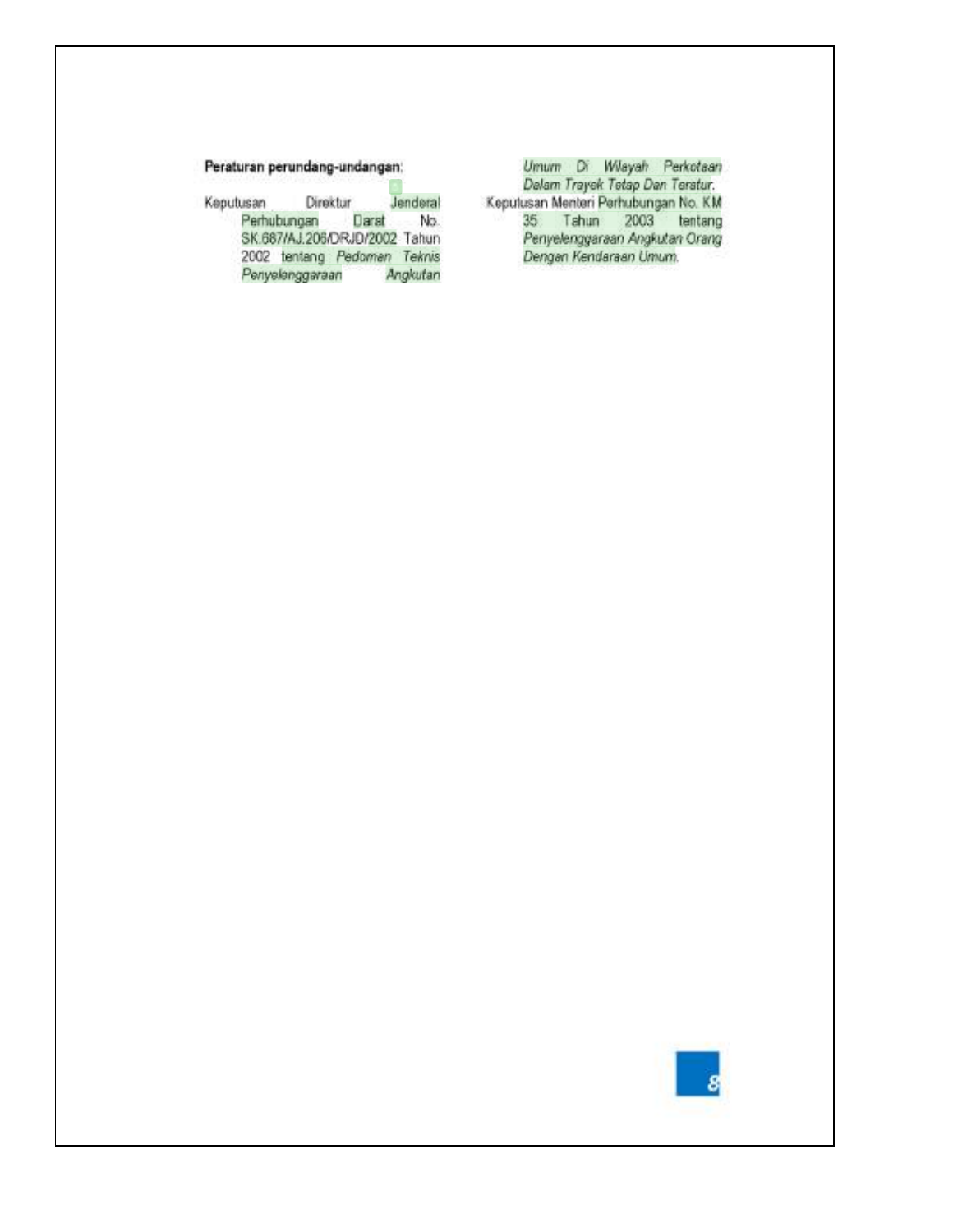# KAJIAN DIMENSI BUS RAPID TRANSIT (BRT) TRANS SIDOARJO TERHADAP LOAD FACTOR

ORIGINALITY REPORT

|                 | 19 <sub>°</sub><br>17%<br>5%<br><b>SIMILARITY INDEX</b><br><b>INTERNET SOURCES</b><br><b>PUBLICATIONS</b> | $\mathcal{H}_{\%}$<br><b>STUDENT PAPERS</b> |
|-----------------|-----------------------------------------------------------------------------------------------------------|---------------------------------------------|
|                 | <b>PRIMARY SOURCES</b>                                                                                    |                                             |
|                 | repository.unitomo.ac.id<br><b>Internet Source</b>                                                        |                                             |
| $\overline{2}$  | es.scribd.com<br><b>Internet Source</b>                                                                   | 2%                                          |
| 3 <sup>1</sup>  | repository.its.ac.id<br><b>Internet Source</b>                                                            | 2%                                          |
| $\overline{4}$  | ejournal.uin-suska.ac.id<br><b>Internet Source</b>                                                        | $2_{\%}$                                    |
| 5 <sup>5</sup>  | eprints.umm.ac.id<br><b>Internet Source</b>                                                               |                                             |
| $6\overline{6}$ | <b>Submitted to Universitas Diponegoro</b><br><b>Student Paper</b>                                        | $\frac{0}{0}$                               |
| $\overline{7}$  | temuilmiah.iplbi.or.id<br><b>Internet Source</b>                                                          | $\frac{0}{0}$                               |
| 8 <sup>°</sup>  | digilib.uin-suka.ac.id<br><b>Internet Source</b>                                                          |                                             |
|                 |                                                                                                           |                                             |

9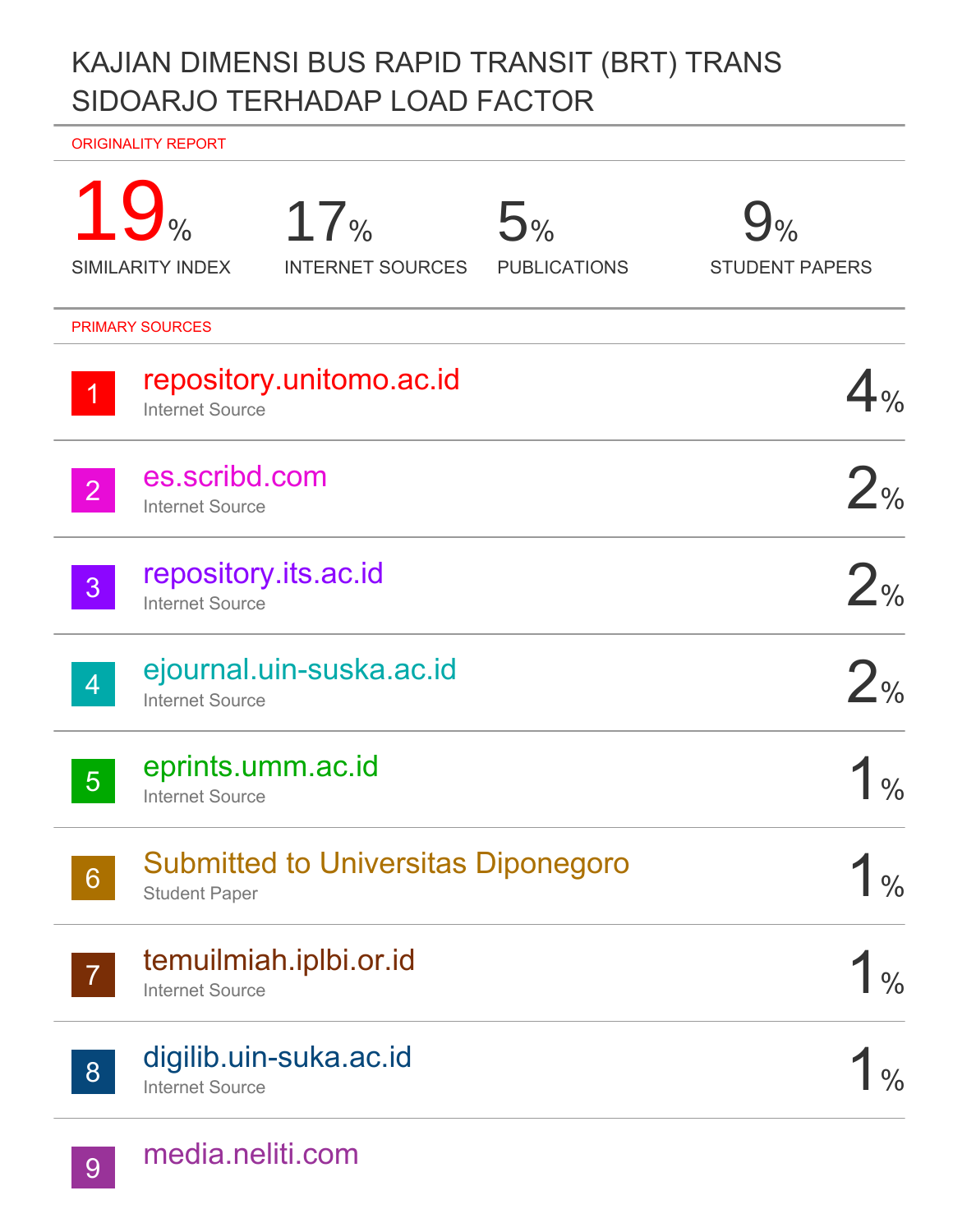| 10 | ejournal3.undip.ac.id<br><b>Internet Source</b>                                                                                                                                                                                                                                                                           |  |
|----|---------------------------------------------------------------------------------------------------------------------------------------------------------------------------------------------------------------------------------------------------------------------------------------------------------------------------|--|
| 11 | repository.ar-raniry.ac.id<br><b>Internet Source</b>                                                                                                                                                                                                                                                                      |  |
| 12 | www.slideshare.net<br><b>Internet Source</b>                                                                                                                                                                                                                                                                              |  |
| 13 | Sugeng Dwi Hartantyo, Hammam Rofiqi<br>Agustapraja. "ANALISA KINERJA KA<br>KOMUTER SURABAYA - LAMONGAN",<br><b>UKaRsT, 2018</b><br>Publication                                                                                                                                                                            |  |
|    | id.scribd.com<br><b>Internet Source</b>                                                                                                                                                                                                                                                                                   |  |
| 15 | Yoga Candra Ditya, Aroef Hukmanan Rais,<br>Syarifah Nurdawati, Ngurah Nyoman<br>Wiadnyana. "PERANAN LEBUNG SEBAGAI<br><b>SUMBER EKONOMI BAGI NELAYAN DAN</b><br>SARANA PENGELOLAAN SUMBER DAYA<br>IKAN RAWA BANJIRAN DI SUMATERA<br><b>SELATAN", Jurnal Sosial Ekonomi Kelautan</b><br>dan Perikanan, 2015<br>Publication |  |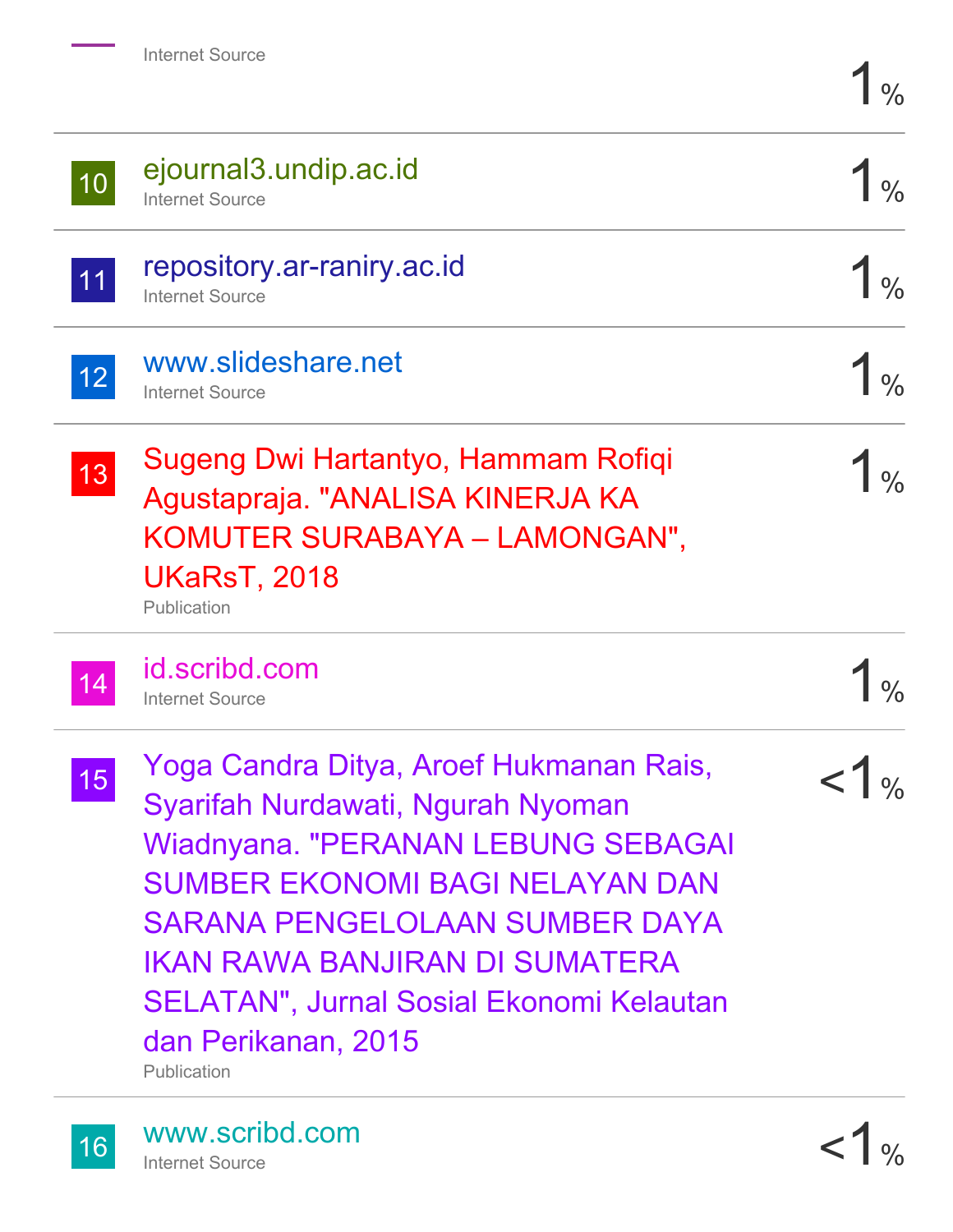| 17 | ejournal.undip.ac.id<br><b>Internet Source</b>                                                                                | $<1$ %           |
|----|-------------------------------------------------------------------------------------------------------------------------------|------------------|
| 18 | <b>Submitted to Sultan Agung Islamic University</b><br><b>Student Paper</b>                                                   | 1 <sub>96</sub>  |
| 19 | <b>Submitted to RMIT University</b><br><b>Student Paper</b>                                                                   | $<1$ %           |
| 20 | <b>Submitted to Lambung Mangkurat University</b><br><b>Student Paper</b>                                                      | < 1 <sub>%</sub> |
| 21 | anzdoc.com<br><b>Internet Source</b>                                                                                          | <1%              |
| 22 | eprints.uns.ac.id<br><b>Internet Source</b>                                                                                   | $<1$ %           |
| 23 | repository.maranatha.edu<br><b>Internet Source</b>                                                                            | 1 <sub>96</sub>  |
| 24 | mafiadoc.com<br><b>Internet Source</b>                                                                                        | < 1 <sub>%</sub> |
| 25 | <b>Submitted to Universitas Andalas</b><br><b>Student Paper</b>                                                               | $<1$ %           |
| 26 | <b>Submitted to Politeknik Negeri Bandung</b><br><b>Student Paper</b>                                                         | <1 <sub>%</sub>  |
| 27 | Win Akustia. "Kajian Peningkatan Pelayanan<br>Angkutan Lanjutan Damri Di Bandara Sam<br>Ratulangi - Manado", Warta Penelitian | $<1$ %           |